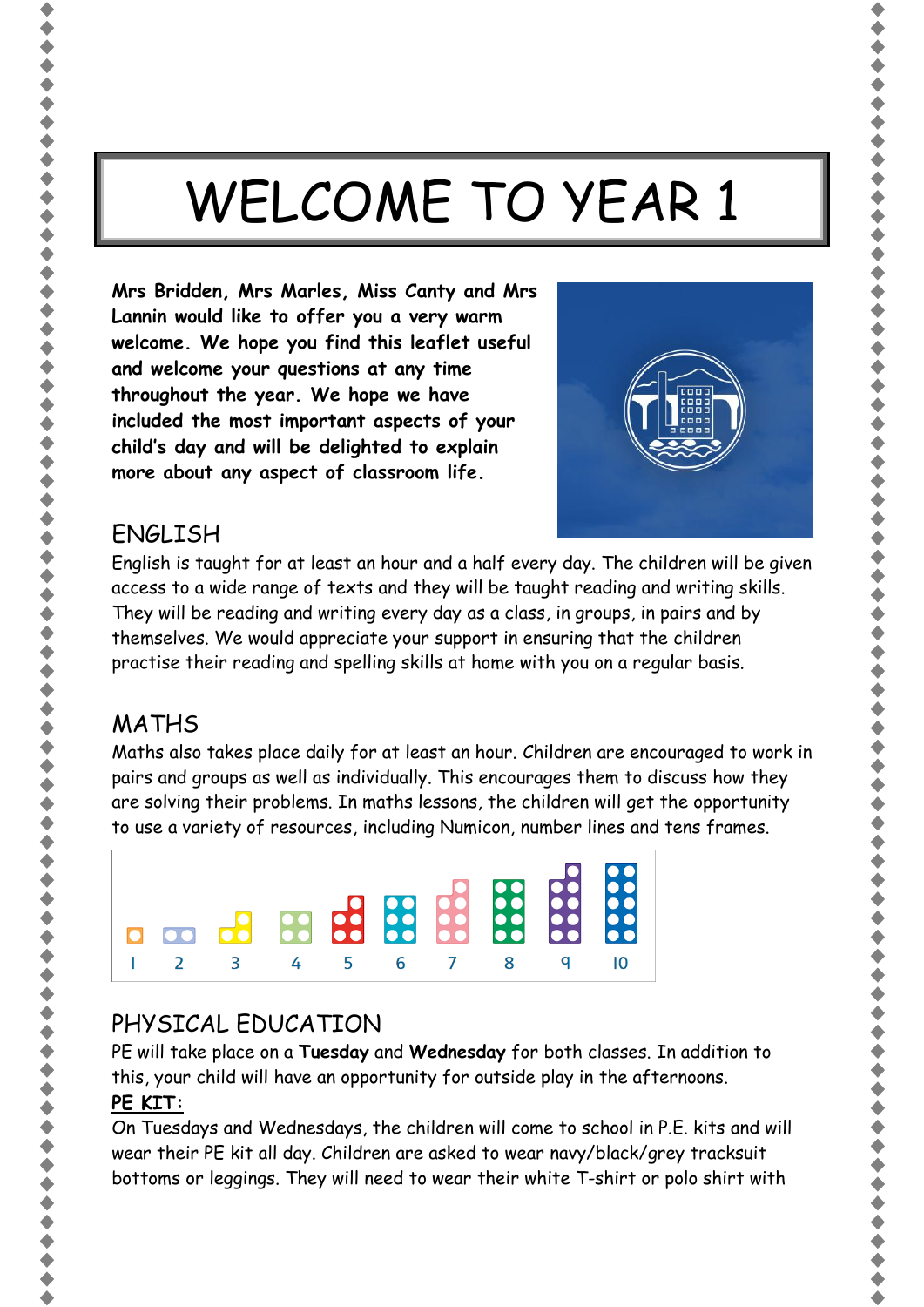school sweatshirt over the top and their trainers. If children cannot tie laces then perhaps velcro fastenings could be considered. Jewellery must not be worn. If any jewellery is present, the children will have to remove it themselves. If possible, on a PE day, it would be helpful if children came to school without any jewellery on.

## WILD TRIBE

Every Wednesday morning, Miss Canty and Mrs Bridden have time out of class to plan for the following week; during this time the children partake in PE with Miss Kee and Wild Tribe with Mrs Kandes. Wild Tribe is an exciting part of the Stowford Curriculum where your child gets to learn a range of practical outdoor skills, such as knot-tying, fire making and den building. Please ensure that your child brings a warm, waterproof coat and wellies into school as Wild Tribe is an allweather activity. Children will need to wear trousers to keep legs covered for fire safety. Wellies can be stored in school in our welly shed and any waterproof clothing can be kept on your child's peg in a named bag to use for Wild Tribe – please ensure any clothing brought into school is clearly named.

#### READING

Please encourage your child to read at home as often as possible. This year we are encouraging the children to read a book 3 times before changing it. This is so that your child has the time to decode words and develop fluency and comprehension. By the third read, your child should be reading the book easily and with little help

from you. They should also be able to talk confidently about the events in the book and read with expression. Please record in your home school diary if your child has read the book once, twice, or is ready to change the book. In year 1 the children can change their book on any day of the week (there are no specific book changing days).



### **HOMEWORK**

Homework is set every Wednesday to be returned for the following Monday. This year, we will be giving out homework electronically on Class Dojo. If you are not connected to our Class Dojo page yet please give your email address to your teacher. Feedback for homework will be given via Class Dojo. Our aim is for the children to be able to do this homework independently. If you could help with reading the instructions for them and ensuring they stick to the timings given (ie not spending too long on it) that would be most helpful.

Whilst we appreciate your support, Maths is taught in a very systematic and specific way so if your child doesn't understand the homework, please avoid sharing